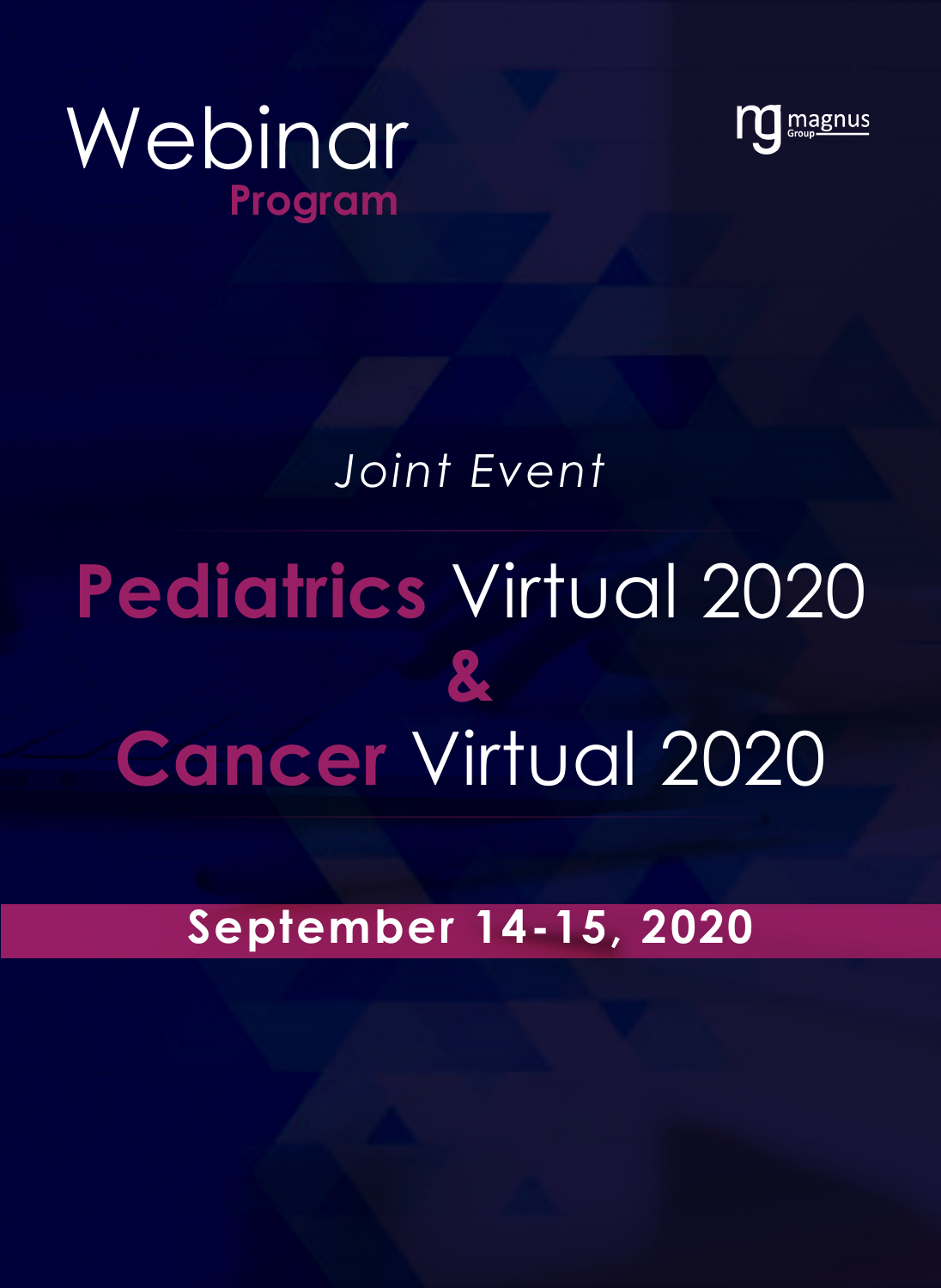| Ш                              |                                                | <b>September 14, 2020</b>                                                                                                                          | <b>Day 01</b> |
|--------------------------------|------------------------------------------------|----------------------------------------------------------------------------------------------------------------------------------------------------|---------------|
| 12:00-12:10                    |                                                | Introduction                                                                                                                                       |               |
|                                | <b>Sessions on: Pediatrics and Neonatology</b> |                                                                                                                                                    |               |
| Ш                              |                                                | <b>Keynote Presentations</b>                                                                                                                       |               |
| Webinar<br>Time Zone           | Speakers<br>Time Zone                          |                                                                                                                                                    |               |
| 12:10-12:50                    | 15:10-15:50                                    | Title: Bridging the gap between early detection of Autism<br>Prodrome in infants and intervention: Clinical and study<br>perspectives              |               |
|                                |                                                | Hanna Alonim, The Mifne Center for Treatment, Research and<br>Training, Israel                                                                     |               |
| 12:50-13:30                    | 14:50-15:30                                    | Title: Unusual cause of small-bowel obstructions in infants: A<br>warning letter to the parents                                                    |               |
|                                |                                                | <b>Gamal Al-Saied, Al-Azhar University, Egypt</b>                                                                                                  |               |
| 13:30-14:10                    | 15:30-16:10                                    | Title: Therapeutic ketosis and the broad field of applications for<br>the ketogenic diet: Ketone ester applications & clinical updates             |               |
|                                |                                                | <b>Raffaele Pilla, St. John of God Hospital, Italy</b>                                                                                             |               |
| <b>Oral Presentations</b><br>ш |                                                |                                                                                                                                                    |               |
| 14:10-14:30                    | 22:10-22:30                                    | Title: Imaging findings of pediatrics infection & parasitic skin<br>diseases                                                                       |               |
|                                |                                                | Yuping Ran, Sichuan University, China                                                                                                              |               |
| 14:30-14:50                    | 16:30-16:50                                    | Title: Whole Exome Sequencing as a First-Line DiagnosticTool in<br>Epileptic Encephalopathies                                                      |               |
|                                |                                                | Luigi Vetri, University of Palermo, Italy                                                                                                          |               |
| 14:50-15:10                    | 20:20-20:40                                    | Title: Successful outcomes with early intervention by combined<br>comprehensive approach in treatment of Autism: A 10 years<br>retrospective study |               |
|                                |                                                | Neena Shilen, Sunrise Hospital, India                                                                                                              |               |
| 15:10-15:30                    | 18:10-18:30                                    | Title: Obesity among adolescents in Vellore city                                                                                                   |               |
|                                |                                                | Mary Anbarasi Johnson, AFHSR, Saudi Arabia                                                                                                         |               |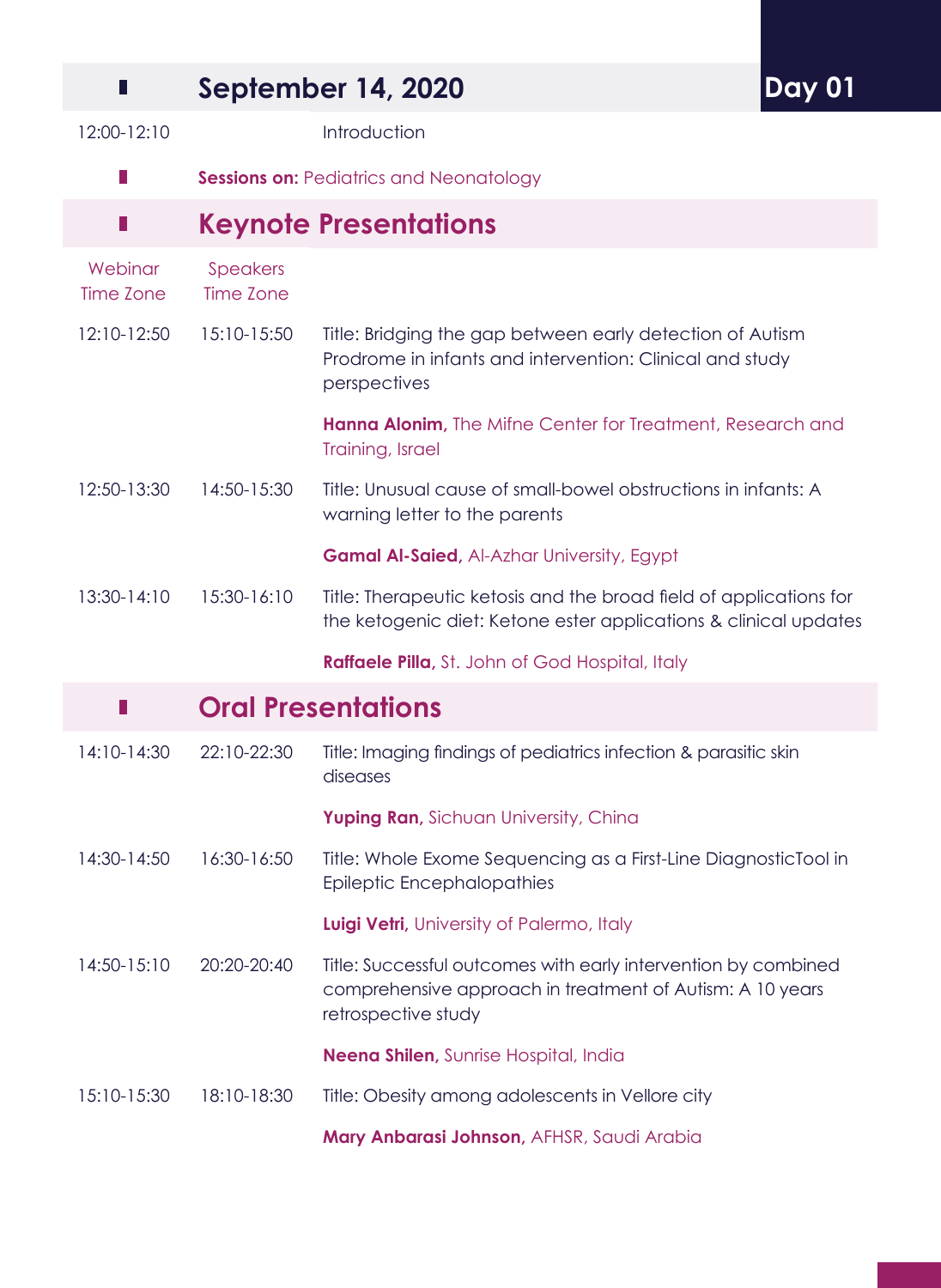| П                          | <b>Poster Presentations</b>                                                          |                                                                                                                                                                  |  |
|----------------------------|--------------------------------------------------------------------------------------|------------------------------------------------------------------------------------------------------------------------------------------------------------------|--|
| 15:30-15:40                | 18:30-18:40                                                                          | Title: The Problem of Candida Albicans among children with<br>renal disorders                                                                                    |  |
|                            |                                                                                      | Sirma Todorova Angelova, Medical University-Varna, Bulgaria                                                                                                      |  |
| 15:40-16:00                |                                                                                      | <b>Break</b>                                                                                                                                                     |  |
|                            | <b>Sessions on: Cancer Research</b>                                                  |                                                                                                                                                                  |  |
| 16:00-16:20                | 18:00-18:20                                                                          | Title: Infection with HHV-5 or HHV-4 and higher risk of colorectal<br>cancer or inflammatory gut diseases: A systematic review                                   |  |
|                            |                                                                                      | Luigi Marongiu, University of Heidelberg, Germany                                                                                                                |  |
| 16:20-16:40                | 12:20-12:40                                                                          | Title: Bioconjugation chemistry strategies with new fluorescent<br>probes for live cell imaging                                                                  |  |
|                            |                                                                                      | <b>Ozlem Dilek, University of the District of Columbia, USA</b>                                                                                                  |  |
| 16:40-17:00                | 18:40-19:00<br>Title: Strategies to overcome multi drug resistance in cancer therapy |                                                                                                                                                                  |  |
|                            |                                                                                      | Marialessandra Contino, University of Bari Aldo Moro, Italy                                                                                                      |  |
| 17:00-17:20                | 14:00-14:20                                                                          | Title: Induction of abnormal sperm morphology and alterations in<br>blood parameters and histopathology of liver, kidney and testis in<br>mice by Awba Dam Water |  |
|                            |                                                                                      | Oteyola Ayodeji Ojo, Universidade Federal de Minas Gerais, Brazil                                                                                                |  |
| 20:20-20:40<br>17:20-17:40 |                                                                                      | Title: The pattern of expression of human placental lactogen<br>across normal, lactational and malignant epithelium                                              |  |
|                            |                                                                                      | Yousef Rezk, Royal College of Surgeons in Ireland, Bahrain                                                                                                       |  |
| 17:40-18:00                | 13:40-14:00                                                                          | Title: Omega-3 Fatty acids survey in men under active<br>surveillance for prostate cancer: From intake to prostate tissue<br>level                               |  |
|                            |                                                                                      | Vincent Fradet, CHU of Quebec-Laval University, Canada                                                                                                           |  |
|                            |                                                                                      | <b>Closing Ceremony</b>                                                                                                                                          |  |